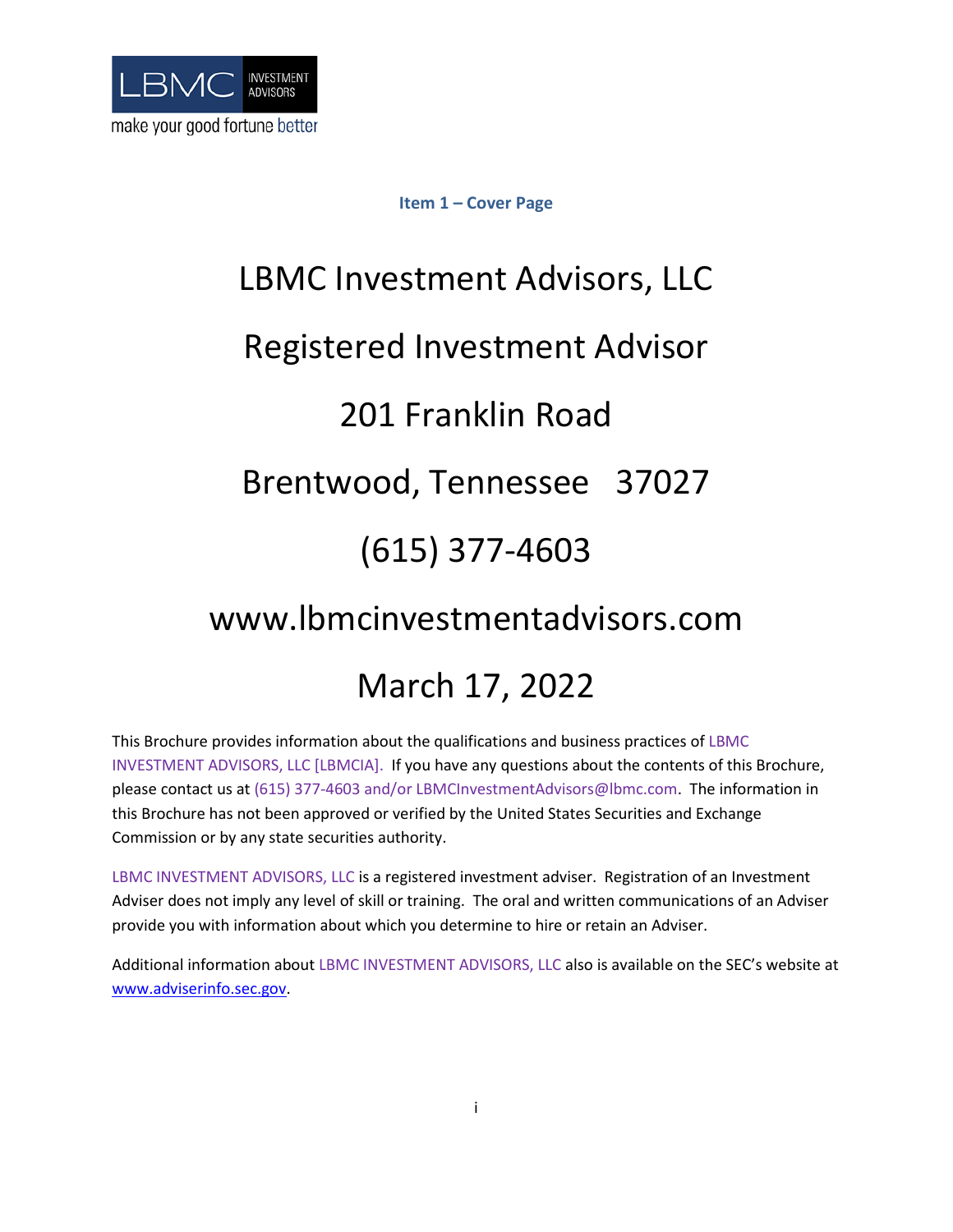

# <span id="page-1-0"></span>**Item 2 – Material Changes**

This Brochure is dated March 16, 2022.

This Item will discuss specific material changes that are made to the Brochure and provide clients with a summary of such changes. Since the date of our last annual update of our brochure, February 12, 2021.

Pursuant to SEC Rules, we will ensure that you receive a summary of any material changes to this and subsequent Brochures within 120 days of the close of our business' fiscal year which is December 31. We will further provide other ongoing disclosure information about material changes as necessary.

We will further provide you with a new Brochure as necessary based on changes or new information without charge.

Items Containing Minor Material Changes:

Item 4 Advisory Business – Retirement Rollovers, Potential for Conflict of Interest

Item 15 Custody

Currently, our Brochure may be requested by contacting Tracey Hill, Chief Compliance Officer at (615) 377-4603 or LBMCInvestmentAdvisors@lbmc.com. Our Brochure is also available on our web site [www.lbmcinvestmentadvisors.com](http://www.lbmcinvestmentadvisors.com/), also free of charge.

<span id="page-1-1"></span>Additional information about LBMC INVESTMENT ADVISORS, LLC is available via the SEC's web site [www.adviserinfo.sec.gov.](http://www.adviserinfo.sec.gov/) The SEC's web site provides information about any persons affiliated with LBMCIA who are registered as investment adviser representatives of LBMCIA.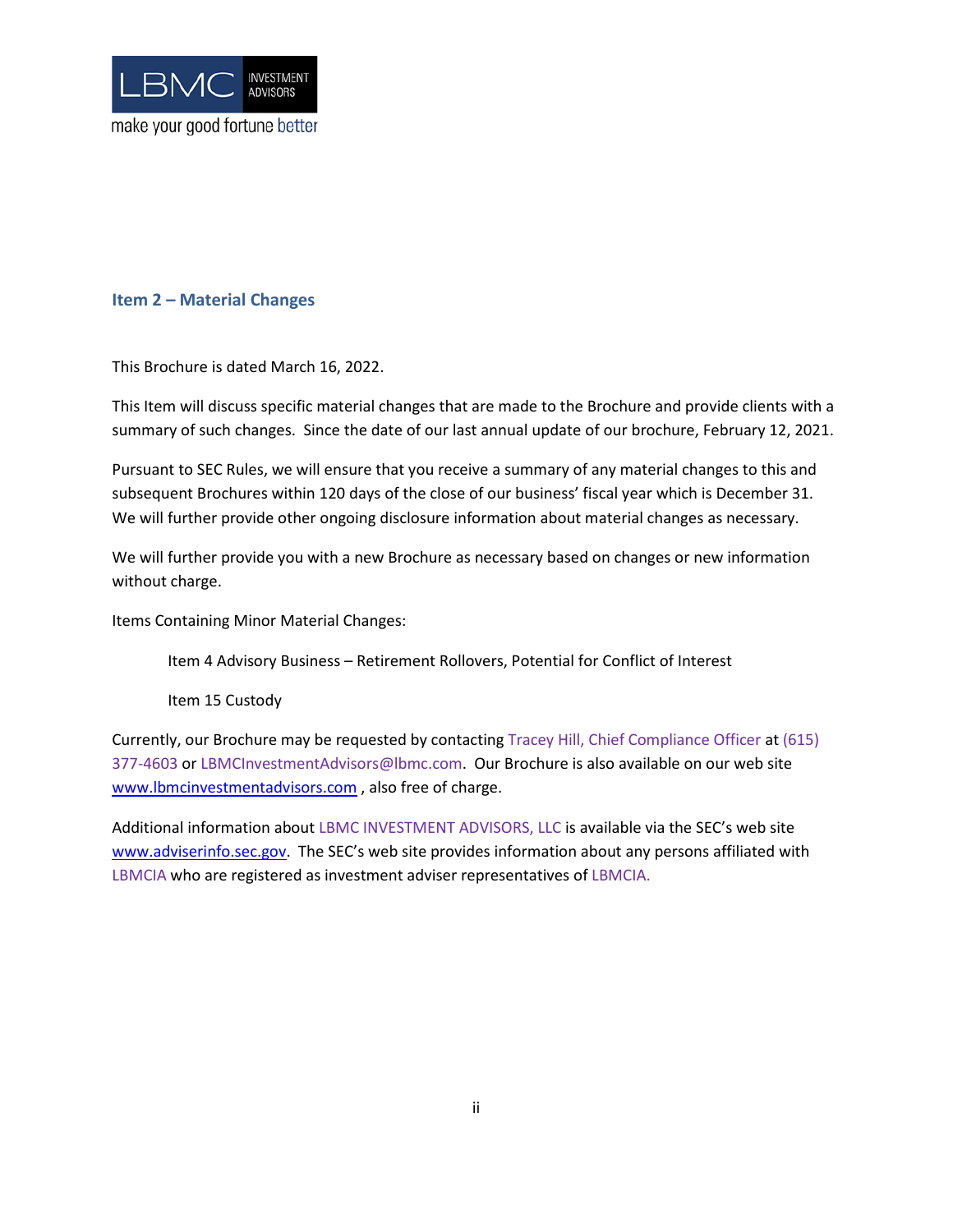

# **Item 3 - Table of Contents**

| <b>Brochure Supplement(s)</b> |
|-------------------------------|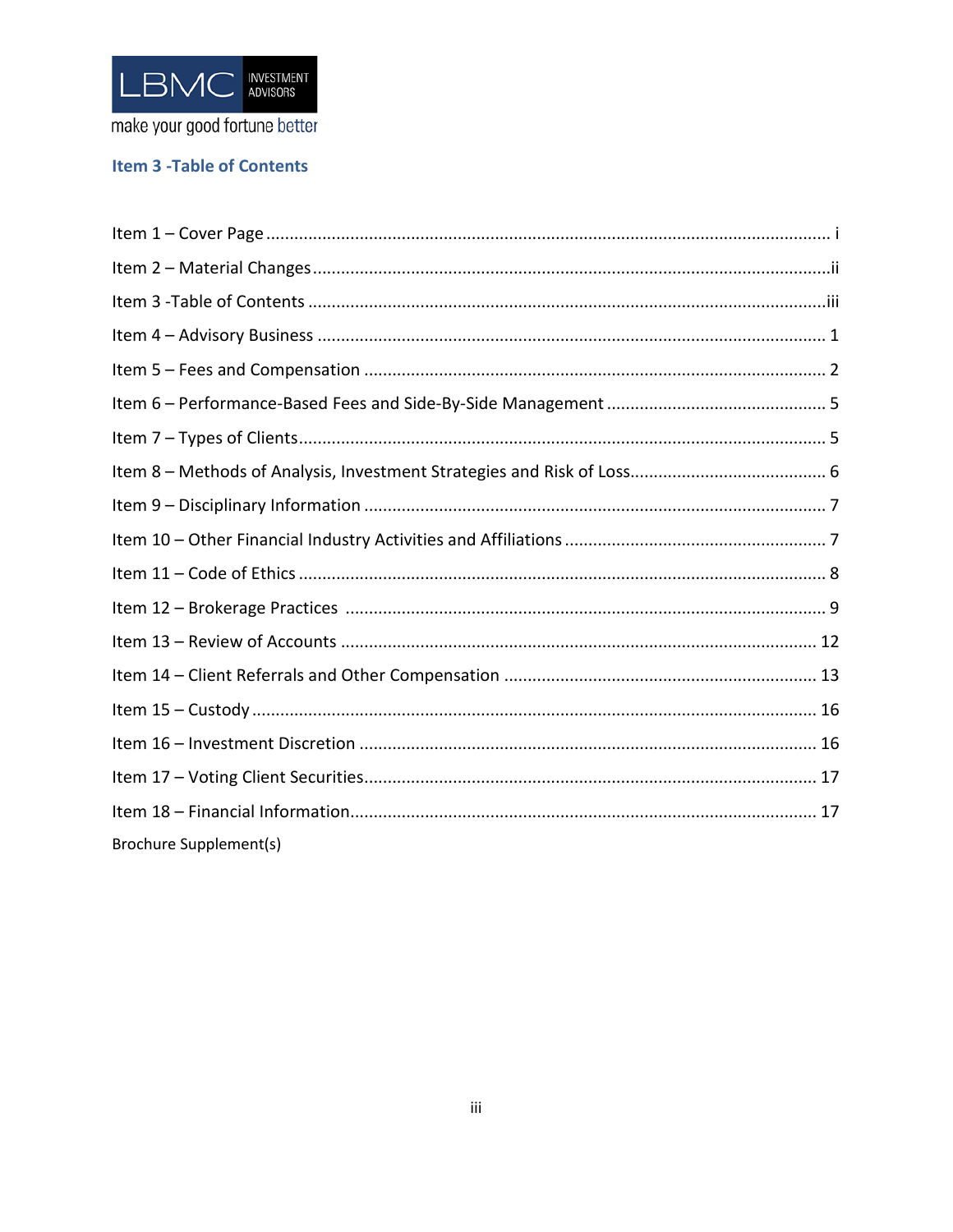

# <span id="page-3-0"></span>**Item 4 – Advisory Business**

LBMC Investment Advisors, LLC (LBMCIA) was established in 1998 by the principals of the regional accounting firm LBMC, PC to provide investment advisory services. The principal owner of LBMCIA is LBMC Financial Services, LLC.

#### Portfolio Management

LBMCIA provides continuous investment supervisory services based on the individual needs of the client. Through personal discussions with the client about their goals and objectives, LBMCIA develops an investment strategy based on the client's particular circumstances and manages the client's portfolio based on that strategy.

Typically, LBMCIA allocates the client's assets among a portfolio of index funds, mutual funds, bonds, or other appropriate investments.

Investments are selected primarily on a basis of their performance history and investment discipline. Adjustments are made when necessary, as determined by LBMCIA based on current market conditions, client instructions, and/or changes in the client's investment objectives.

LBMCIA manages accounts on a discretionary basis, which means that clients grant LBMCIA the authority to determine which securities and the amount of those securities to be bought or sold. This authority is specifically granted to LBMCIA by the client in the Advisory Agreement. Any limitations on this discretionary authority, including limitations on the types of investments which may be purchased on the client's behalf, must be stated in the Advisory Agreement or must be accepted by LBMCIA in writing. Clients may also change or amend these limitations by giving written notice to LBMCIA. Changes become effective after they are accepted by LBMCIA.

#### Separately Managed Accounts in Wrap Fee Programs

LBMCIA monitors accounts managed by another advisor, Capital Directions Investment Advisors, LLC for certain legacy accounts. Clients are referred to the disclosure brochure for Capital Directions Investment Advisors, LLC where their investment program and fees are discussed.

LBMC Investment Advisors, LLC receives a portion of the fees paid to the Capital Directions Investment Advisors, LLC in this managed account program.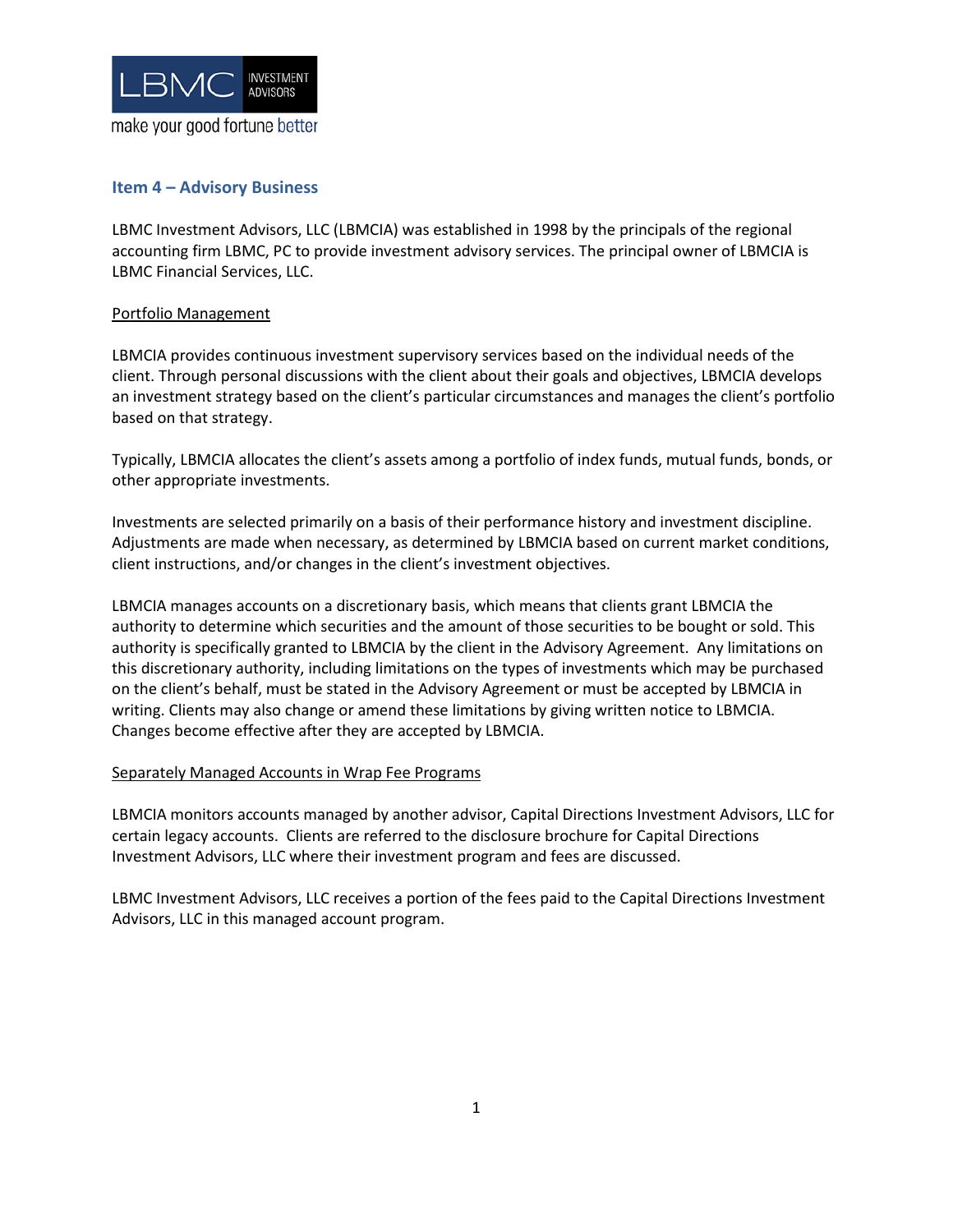

#### **Retirement Rollovers-Potential for Conflict of Interest**

A client or prospective client leaving an employer typically has four options regarding an existing retirement plan (and may engage in a combination of these options): (i) leave the money in the former employer's plan, if permitted, (ii) roll over the assets to the new employer's plan, if one is available and rollovers are permitted, (iii) roll over to an Individual Retirement Account ("IRA"}, or (iv) cash out the account value (which could, depending upon the client's age, result in adverse tax consequences). If LBMCIA recommends that a client roll over their retirement plan assets into an account to be managed by LBMCIA, such a recommendation creates a conflict of interest if LBMC will earn new (or increase its current) compensation as a result of the rollover.

When acting in such capacity, LBMCIA serves as a fiduciary under the Employee Retirement Income Security Act (ERISA), orthe Internal Revenue Code, or both. As such, prior to the rollover of assets from an employer plan, LBMCIA will obtain information about the existing employee benefit plan to the extent possible in order to be reasonably certain that the rollover is in the client's best interest.

**No client is under any obligation to roll over retirement plan assets to an account managed by LBMCIA. LBMCIA's C hief ComplianceOfficer, Tracey Hill, remains available to address any questions that a client or prospective client may have regarding the potential for conflict of interest presented by such rollover recommendation.**

For California residents only**-**All material conflicts of interest under CCR Section 260.238(k) are disclosed regarding our firm, our representatives and any employees, which could be reasonably expected to impair the rendering of unbiased and objective advice."

#### Assets Under Management

<span id="page-4-0"></span>As of December 31, 2021 LBMCIA managed client assets of approximately \$1,871,707,000 on a discretionary basis and \$25,159,000 of assets on a non-discretionary basis.

#### **Item 5 – Fees and Compensation**

#### Portfolio Management

Annual fees charged for portfolio management services generally range from 0.4% to 1.00% of assets under management. Fees are negotiable under certain circumstances, including, but not limited to, accounts opened for employees (including affiliated company employees) or family members. If a client opens multiple accounts, the advisory fees are calculated based on the aggregated total of assets in the various accounts under management. Fees are calculated based on the market value, typically obtained from qualified custodians or other creditable sources, of the assets held in the client's account at the end of each calendar quarter. **CASH BALANCES POLICY** It is the Firm's policy that cash and cash equivalents (i.e., money market accounts) are an asset class. Absent approved mitigating circumstances and/or deviations, it is the Firm's policy to include cash balances as part of assets under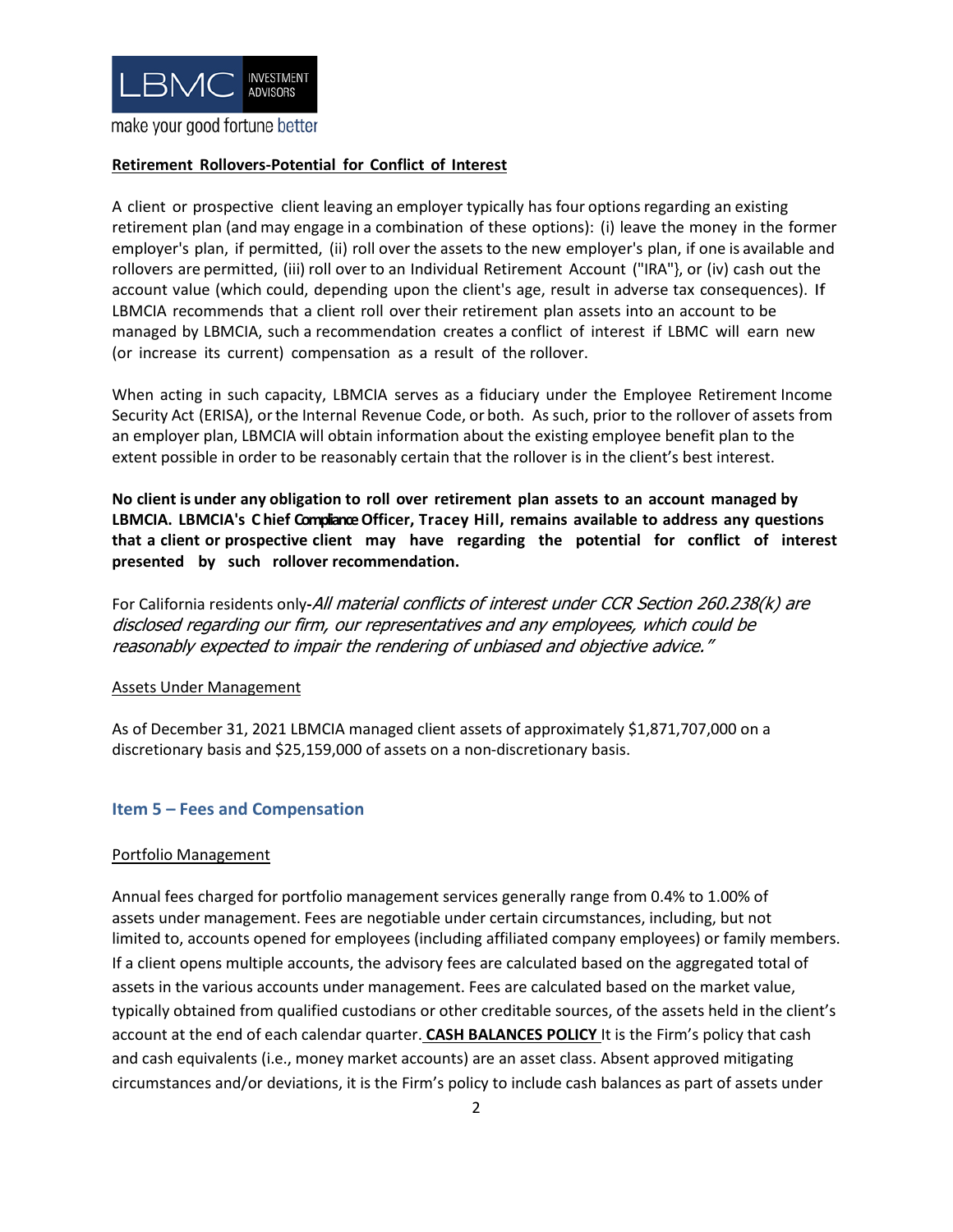

management for fee billing purposes. Exceptions or modifications shall be approved by the President . Reasons for exceptions include, but are not limited to:

- Segregation of cash needed for short-term purposes (i.e., house purchase, medical expenses, college tuition, etc.);
- Competition;
- Negotiations with the client; and,
- Hardship

The Firm, at its discretion, may suspend and/or modify its policy to bill on cash balances during any specific billing quarter, including in the event that such billing would result in the client receiving a negative yield.

**ANY QUESTIONS**: The Firm's Chief Compliance Officer remains available to address them.

 Management fees are prorated for each significant (\$25,000 or more individually or aggregated) capital contribution and/or withdrawal made during the applicable calendar quarter. LBMCIA's standard fee schedule for portfolio management services is as follows:

For assets under management:

| <b>Account Market Value</b>             | <b>Annualized Rate</b> | Quarterly rate |
|-----------------------------------------|------------------------|----------------|
| On the first \$2 Million(\$0-2MM)       | 1.00%                  | 0.25%          |
| On the next \$2 Million(\$2-4MM)        | 0.75%                  | 0.1875%        |
| On the next \$2 Million(\$4-6MM)        | 0.65%                  | 0.1625%        |
| On the next \$4 Million(\$6-10MM)       | 0.60%                  | 0.15%          |
| On all amounts thereafter (over \$10MM) | 0.50%                  | 0.125%         |

There is a minimum quarterly fee of \$500. LBMCIA has the option to waive any portion of the minimum quarterly fee.

Clients typically grant LBMCIA the authority to deduct fees directly from the client's account. Fees are due quarterly in arrears based on the value of the account on the last day of the quarter with adjustments for significant contributions or withdrawals (\$25,000 or more) and for accounts with margin balances greater or equal to \$25,000 at the date fees are calculated. LBMCIA deducts fees from the client's account approximately one week after the invoice date. Upon termination of any account, any prepaid, unearned fees will be promptly refunded, and any earned, unpaid fees will be due and payable. Fees for terminated accounts are calculated in a similar way to quarterly billing but are prorated to the date of termination.

**Margin Accounts: Risks/Conflict of Interest.** LBMC **does not** recommend the use of margin for investment purposes. A *margin account* is a brokerage *account* that allows investors to borrow money to buy securities. The broker/custodian charges the investor interest for the right to borrow money and uses the securities as collateral. By using borrowed funds, the customer is employing leverage that will magnify both account gains and losses. Should a client determine to use margin, LBMC will include the entire market value of the margined assets when computing its advisory fee. Accordingly, LBMC's fee shall be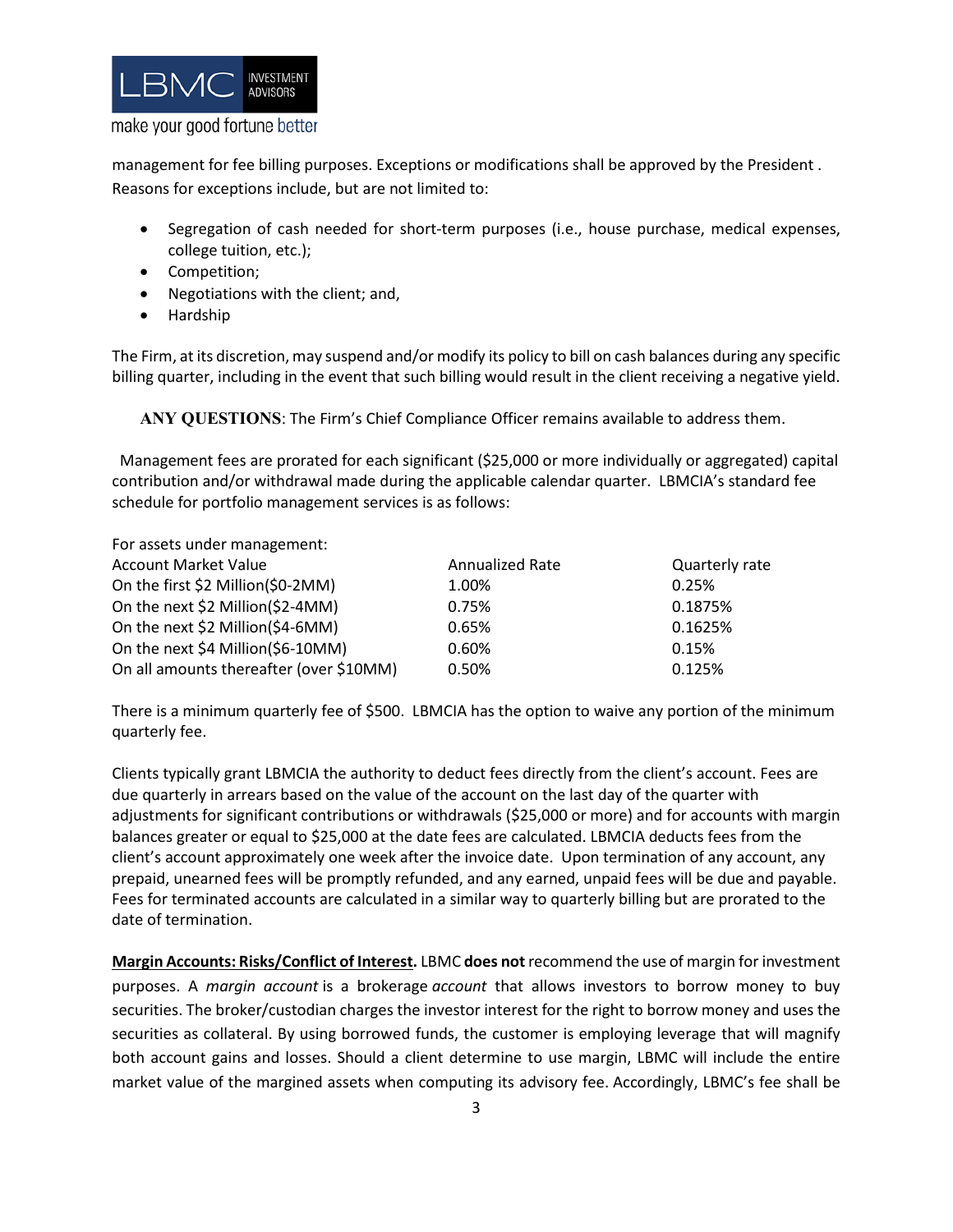

based upon a higher margined account value, resulting in LBMC earning a correspondingly higher advisory fee. As a result, the potential of conflict of interest arises since LBMC may have an economic disincentive to recommend that the client terminate the use of margin. **Please Note**: The use of margin can cause significant adverse financial consequences in the event of a market correction. **ANY QUESTIONS**: **Our Chief Compliance Officer, Tracey Hill, remains available to address any questions that a client or prospective client may have regarding the use of margin.**

#### Separately Managed Accounts in Wrap Fee Programs

Separately managed accounts in wrap programs monitored by LBMC will be subject to the fees imposed by the applicable investment adviser that manages the account. Clients are directed to the advisor's Form ADV Part 2 or disclosure brochure for a discussion of the applicable fees. LBMCIA receives a portion of the advisory fees paid to the Capital Directions Investment Advisors, LLC.

#### General Information on Fees

All fees paid to LBMCIA for investment advisory services are separate and distinct from, and in addition to, fees and expenses charged by mutual funds, independent advisers of separate accounts, or other investment products that are used in client accounts. These fees and expenses are described in each fund's prospectus or other disclosure documents. LBMCIA's fees are exclusive of brokerage commissions, transaction fees, and other related costs and expenses which shall be incurred by the client. Clients will incur certain charges imposed by custodians, brokers, and other third parties such as fees charged by managers, custodial fees, deferred sales charges, odd-lot differentials, transfer taxes, wire transfer and electronic fund fees, trade away fees, and other fees and taxes on brokerage accounts and securities transactions. Mutual funds and exchange traded funds also charge internal management fees which are disclosed in the fund's prospectus. Such charges, fees and commissions are exclusive of and in addition to LBMCIA's fee, and LBMCIA shall not receive any portion of these commissions, fees, and costs. LBMCIA and its supervised persons do not receive compensation for the sale of securities or other products.

A client could invest directly in the types of securities listed in the Portfolio Management section above without the services of LBMCIA. In that case, the client would not receive the services provided by LBMCIA which are designed, among other things, to assist the client in determining which investment securities are appropriate for each client's financial condition and objectives. Accordingly, the client should review the fees charged by the funds, other service providers and LBMCIA. The client should fully understand the total amount of fees to be paid and evaluate the advisory services being provided.

# For California residents only-Subsection (i) of Rule 260.238, California Code of Regulations requires that all investments advisers disclose to their advisory clients that similar services may be available from other registered investment advisers for lower fees.

Clients are expected to enter into a written Advisory Agreement with LBMCIA prior to the provision of services by the firm. LBMCIA does not represent, warrant or imply that the services or methods of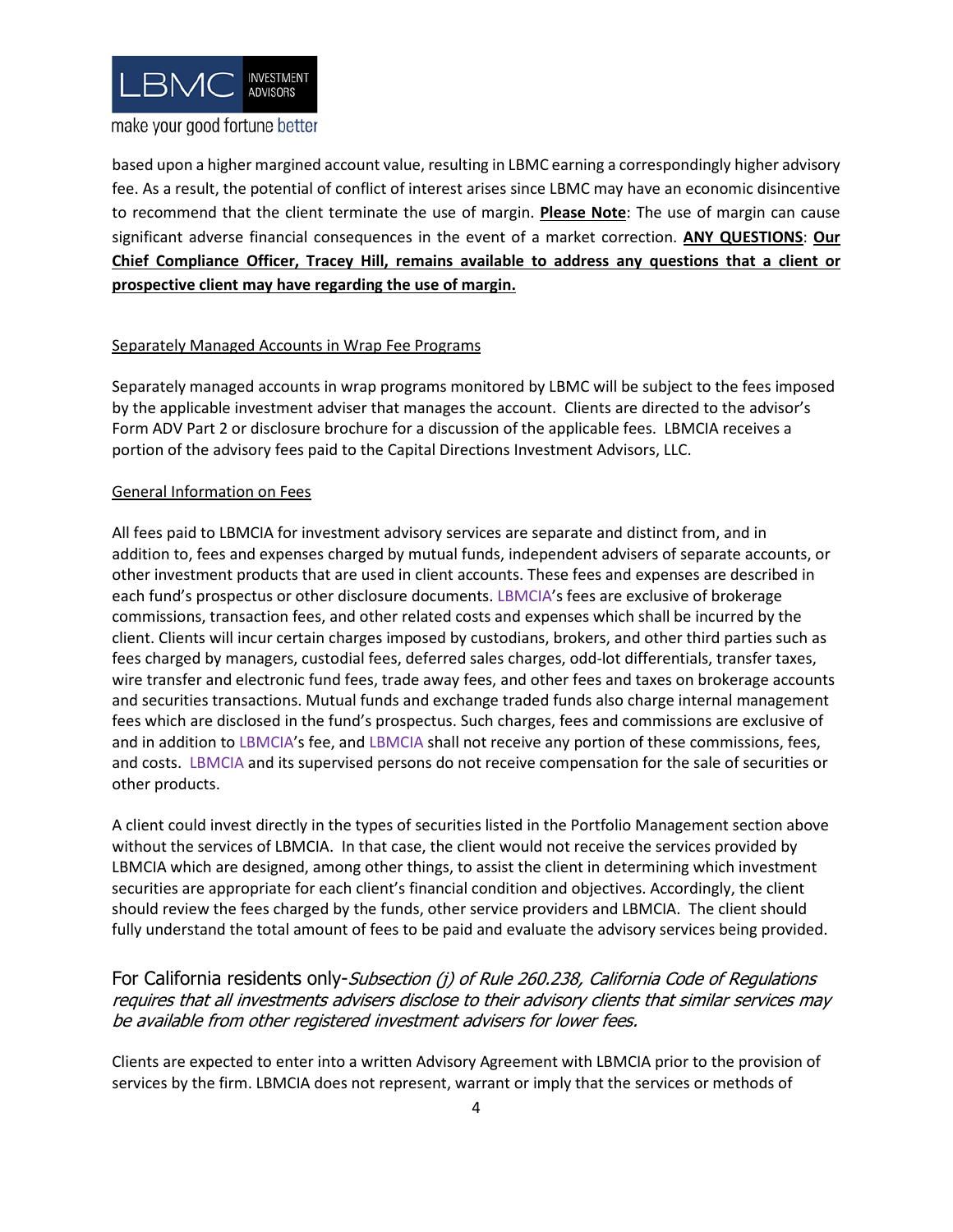

analysis used can or will predict future results, successfully identify market trends, identify high performing independent money managers, or insulate clients from losses due to market declines. The agreement may be cancelled at any time, for any reason, by the client upon written notice or by LBMCIA upon 60 days written notice. Upon termination of any account, any prepaid, unearned fees will be promptly refunded. LBMCIA's fees are not charged on the basis of a share of capital appreciation of the funds or any portion thereof.

LBMCIA may recommend alternative investment vehicles, such as hedge funds, to qualifying clients based upon the client's risk tolerance, net worth, financial objectives, investment expertise, and how the investment fits within the client's asset allocation strategy. With respect to such investments, LBMCIA will monitor the investment's performance and provide periodic reports to the client.

LBMC Investment Advisors, LLC has contracted with Capital Directions Investment Advisors, LLC for services (for certain client accounts) including portfolio management, trade processing, collection of management fees, record maintenance, report preparation, marketing assistance, and research. For its services Capital Directions charges a fee based on a percentage of clients' assets under management. Their fee schedule is as follows:

| Account Value Annual fee    |                 |
|-----------------------------|-----------------|
| \$150,000 -- \$3,000,000    | 50 basis points |
| \$3,000,001 -- \$10,000,000 | 40 basis points |
| \$10,000,001 and up         | 30 basis points |

Item 12 further describes the factors that LBMC considers in selecting or recommending broker-dealers for client transactions and determining the reasonableness of their compensation (*e.g.*, commissions).

#### <span id="page-7-0"></span>**Item 6 – Performance-Based Fees and Side-By-Side Management**

LBMCIA does not charge any performance-based fees (fees based on a share of capital gains on or capital appreciation of the assets of a client).

#### <span id="page-7-1"></span>**Item 7 – Types of Clients**

LBMCIA provides portfolio management services to individuals, high net worth individuals, corporate entities, and foundations.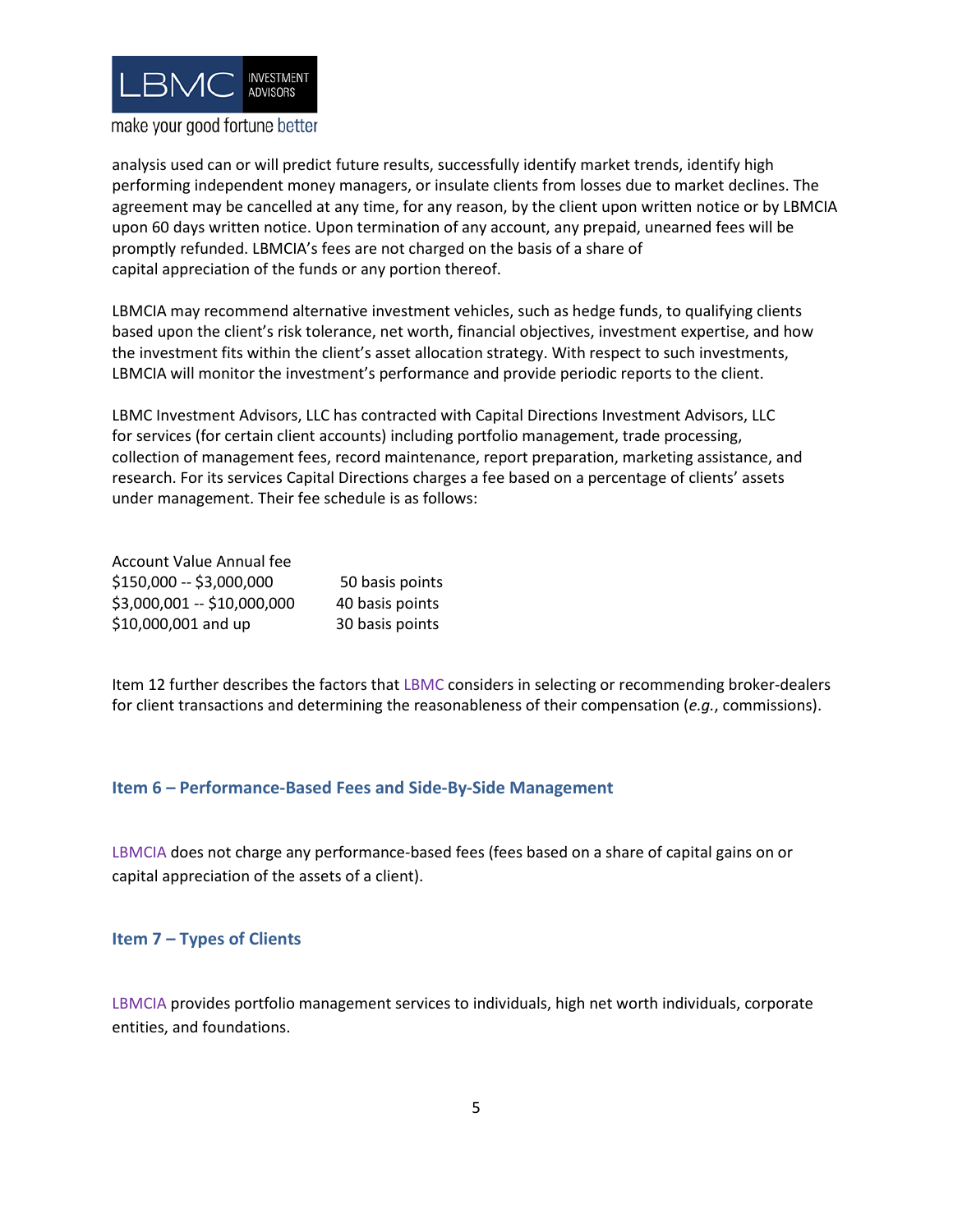

# <span id="page-8-0"></span>**Item 8 – Methods of Analysis, Investment Strategies and Risk of Loss**

#### Methods of Analysis

LBMCIA might use Morningstar Advisor, investment risk questionnaires, asset allocation models, and Monte Carlo Simulations to conduct an "Investment Check-Up" as part of its process to identify an appropriate investment strategy for clients and to provide the following services:

CURRENT PORTFOLIO ANALYSIS: Assist the client in understanding how their current investment portfolio is allocated and how investments have performed. Additionally, it is used to determine areas that might be over- or under-weighted in the current allocation and to approximate the costs of the investments.

OBJECTIVE SETTING: Assist the client in defining appropriate investment objectives and desired investment returns based upon the client's financial situation and tolerance for risk.

ASSET ALLOCATION: Assist the client in allocating their assets among different investment types -- to implement this approach, LBMCIA may use mutual funds, exchange traded funds (EFTs), money managers, individual securities such as bonds and stocks, hedge funds and / or other investment vehicles that are deemed appropriate -- in a manner most likely to achieve the client's objective.

LBMC Investment Advisors investment strategy is based on the science of investing built upon decades of academic research and institutional application. Our portfolios are designed to accomplish one single task – to capture the market's return while minimizing risk through prudent diversification. Our philosophy is firmly grounded in Modern Portfolio Theory (MPT).

MPT guides us in the construction of our portfolios. One of the most important and influential economic theories ever postulated (it won the Nobel Prize in 1992), MPT provides the framework for creating optimal portfolios by closely considering the relationship between risk and reward. MPT proves that by mixing assets of varying correlation in a portfolio, the portfolio's risk can actually be lower than the sum of its individual parts.

Market timing -- the attempt to determine the best time to buy or sell an investment -- and security selection add very little, if any, return to a portfolio. We do not follow the latest investment fads, chase performance or engage in emotion-based trading in our clients' portfolios. All of these activities will reduce the probability of delivering the risk-adjusted returns that are there for investors who stay the course.

We direct our attention to factors that have a high probability of creating a successful investment strategy:

1. Diversification- using different Asset Classes (i.e. Equity and Fixed Income) and different classifications within them. Equity classes would include large capitalization companies, small capitalization companies, international companies, emerging markets, real estate, and others. Fixed income could be composed of long-term, short-term, taxable and tax-free classes.

2.) Minimizing fees and transaction costs when possible

3.) Focus on our clients' after-tax returns when possible.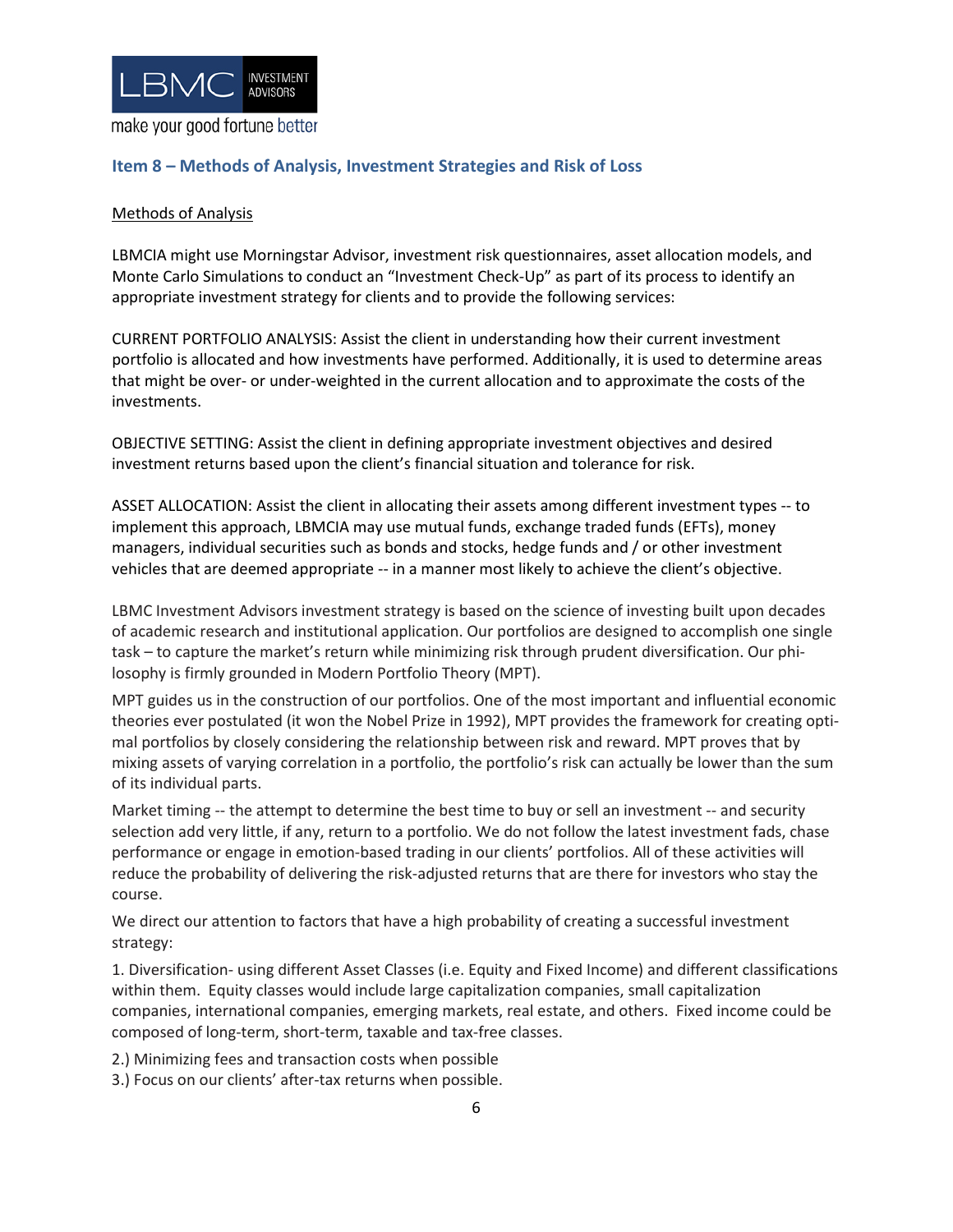

Finally, we closely monitor the portfolio to ensure the structural integrity of the investments is never compromised.

By embracing proven academic theories and building an investment strategy focused on factors that can be controlled, we can create portfolios that have a much greater likelihood of success for our clients than the typical trading-intensive, performance chasing approach.

#### **Risk of Loss**

#### **Investing in securities involves risk of loss that clients should be prepared to bear.**

All investments present the risk of loss of principal- which means that the investments could be worth less when sold than the price paid for the securities. There is also the risk of losing purchasing power which means the rate of appreciation of the investment was less than the rate of inflation.

The investments used by LBMCIA for clients include domestic large and small companies, international and emerging market equities, real estate investment trusts, government and corporate bonds, bank certificates of deposit, commodities, hedge funds, and any other investments we reasonably believe will enable the client to reach their investment objectives.

Each of these investments has unique risk characteristics which must be considered before investing. These risks include loss of value, loss of purchasing power, and the ability to convert the investment quickly to cash.

<span id="page-9-0"></span>More information about the risks of any specific investment should be discussed with your LBMCIA advisor before investing.

# **Item 9 – Disciplinary Information**

Registered investment advisers are required to disclose all facts regarding any legal or disciplinary events that would be material to your evaluation of LBMCIA or the integrity of LBMCIA's management. LBMCIA has no information to disclose applicable to this requirement.

#### <span id="page-9-1"></span>**Item 10 – Other Financial Industry Activities and Affiliations**

LBMCIA is affiliated with LBMC, PC (LBMCPC) an accounting firm.

Individuals associated with LBMCPC occasionally recommend LBMCIA to clients of LBMCPC in need of investment advisory services. LBMCIA has an agreement with LBMCPC to pay a solicitor's fee equal to 20% of the advisory fees collected by LBMCIA from clients introduced by LBMCPC associated persons.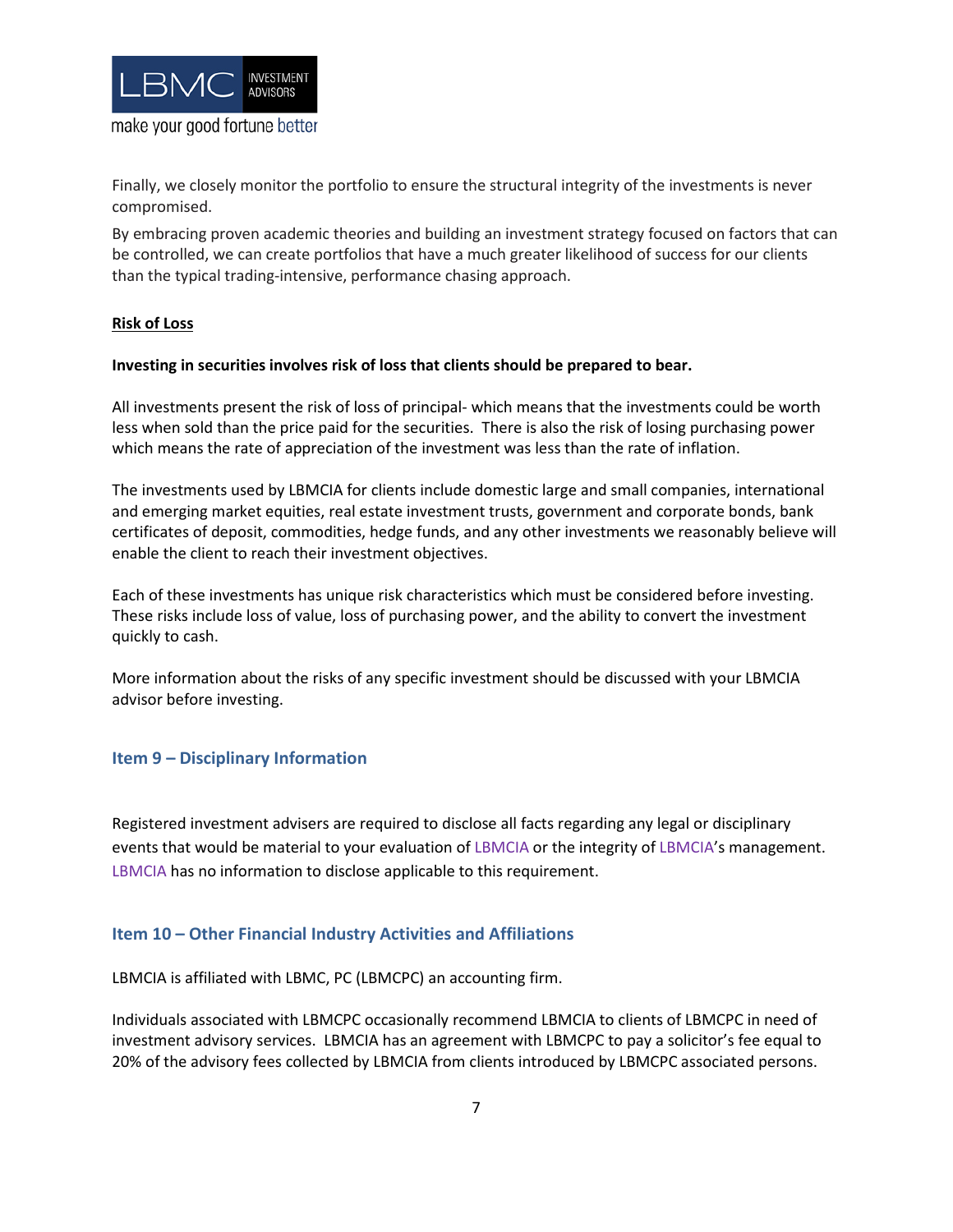

LBMCIA may also recommend LBMCPC to advisory clients for accounting services. Accounting services provided by LBMCPC are separate and distinct from LBMCIA advisory services. LBMCPC will charge for those services separately under an agreement with the client. LBMCIA does not receive any compensation for referrals to LBMCPC. Individuals who are employed by LBMCIA are eligible to receive referral fees from LBMCPC for recommending advisory clients to the accounting firm for services. The referral fees paid range between 5% to 10% of the LBMCPC engagement fees.

<span id="page-10-0"></span>Clients do not have to use LBMCPC for any services.

# **Item 11 – Code of Ethics**

LBMCIA has adopted a Code of Ethics for all supervised persons of the firm describing its high standard of business conduct and fiduciary duty to its clients. The Code of Ethics includes:

- provisions relating to the confidentiality of client information
- a prohibition on insider trading
- restrictions on the acceptance of significant gifts
- the reporting of certain gifts and business entertainment items
- personal securities trading procedures, among other things.

All supervised persons at LBMCIA must acknowledge the terms of the Code of Ethics annually or when amended.

LBMCIA's employees and persons associated with LBMCIA are required to follow LBMCIA's Code of Ethics. Subject to satisfying this policy and applicable laws, officers, directors and employees of LBMCIA and its affiliates are allowed to trade for their own accounts in securities which are recommended to and/or purchased for LBMCIA's clients. The Code of Ethics is designed to assure that the personal securities transactions, activities and interests of the employees of LBMCIA will not interfere with (i) making decisions in the best interest of advisory clients and (ii) implementing such decisions. Under the Code, certain classes of securities have been designated as exempt transactions, based upon a determination that these would not materially interfere with the best interest of LBMCIA's clients. In addition, the Code requires pre-clearance of certain transactions and restricts trading in close time proximity to client trading activity. Nonetheless, because the Code of Ethics in some circumstances would permit employees to invest in the same securities as clients, there is a possibility that employees might benefit from market activity by a client in a security held by an employee. Employee trading is monitored under the Code of Ethics to reasonably prevent conflicts of interest between LBMCIA and its clients.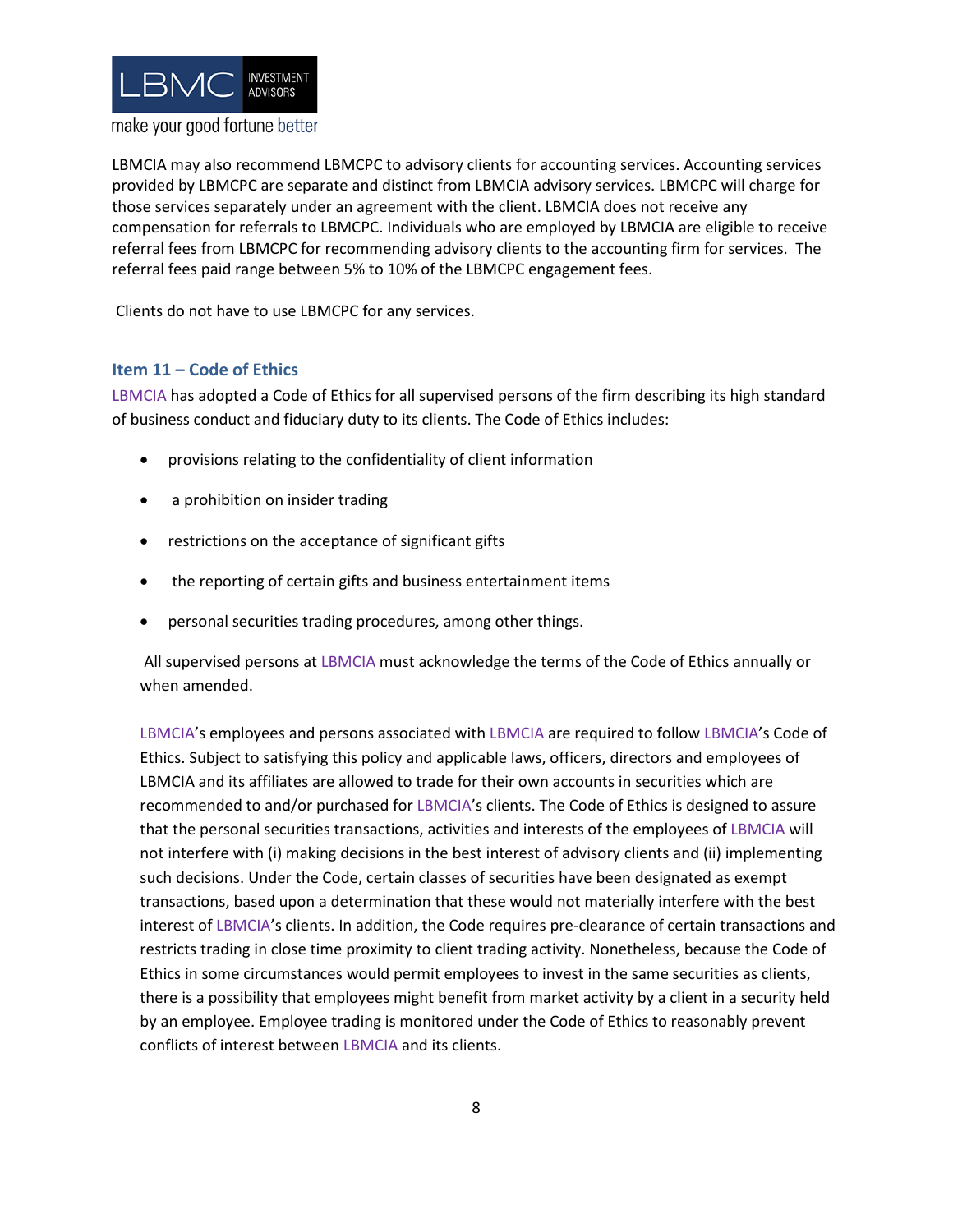

Certain affiliated accounts trade in the same securities with client accounts on an aggregated basis when consistent with LBMCIA's obligation of best execution. In such circumstances, the affiliated and client accounts will share commission costs equally and receive securities at the same total average price. LBMCIA will retain records of the trade order (specifying each participating account) and its allocation, which will be completed prior to the entry of the aggregated order. Completed orders will be allocated as specified in the initial trade order. Partially filled orders will be allocated on a pro rata basis. Any exceptions will be explained on the Order.

LBMCIA's clients or prospective clients may request a copy of the firm's Code of Ethics by contacting Tracey Hill a[t Tracey.Hill@lbmc.com](mailto:Tracey.Hill@lbmc.com) or (615) 377-4603.

It is LBMCIA's policy that the firm will not make any principal or agency cross securities transactions for client accounts. Principal transactions are generally defined as transactions where an adviser, acting as principal for its own account or the account of an affiliated broker-dealer, buys from or sells any security to any advisory client. A principal transaction will also be deemed to have occurred if a security is crossed between an affiliated hedge fund and another client account.

An agency cross transaction is defined as a transaction where a person acts as an investment adviser in relation to a transaction in which the investment adviser, or any person controlled by or under common control with the investment adviser, acts as broker for both the advisory client and for another person on the other side of the transaction. Agency cross transactions may arise where an adviser is dually registered as a broker-dealer or has an affiliated broker-dealer. LBMCIA is not dually registered as a broker-dealer and does not have an affiliated broker-dealer.

#### <span id="page-11-0"></span>**Item 12 – Brokerage Practices**

#### The Custodian and Brokers We Use

LBMCIA does not maintain custody of your assets that we manage, although we are deemed to have custody of your assets if you give us authority to withdraw assets from your account (see *Item 15 – Custody*, below). Your assets must be maintained in an account at a "qualified custodian," generally a broker-dealer or bank. We recommend that our clients use either Charles Schwab & Co., Inc. (Schwab), or Fidelity Institutional Wealth Services (Fidelity) as the qualified custodian. Both are registered brokerdealers and members of SIPC. LBMCIA is independently owned and operated and is not affiliated with Schwab or Fidelity. Schwab or Fidelity will hold your assets in a brokerage account and buy and sell securities when we instruct them to. While we recommend that you use Schwab or Fidelity as your custodian/broker, you will decide whether to do so and will open your account by entering into an account agreement directly with them. We do not open the account for you, although we may assist you in doing so. If your account is maintained at Schwab or Fidelity, we can still use other brokers to execute trades for your account as described below (see "*Your Brokerage and Custody Costs*"). A client who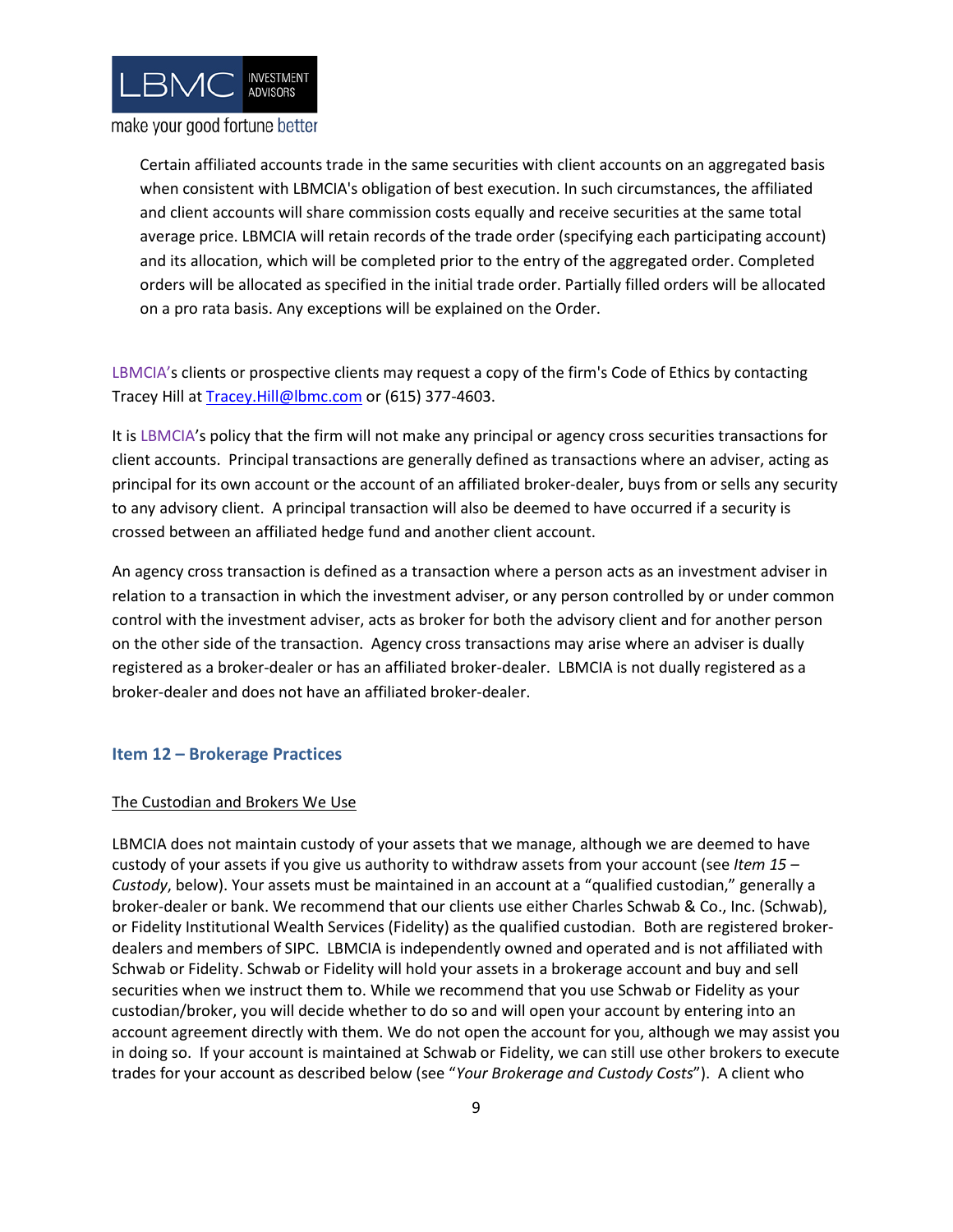

directs LBMCIA to use a broker other than Schwab or Fidelity should be aware that they may not receive any of the advantages that LBMCIA derives from its arrangements with Schwab or Fidelity.

#### How We Select Brokers/Custodians

We seek to recommend a custodian/broker who will hold your assets and execute transactions on terms that are, overall, more advantageous when compared to other available providers. We consider a wide range of factors, including, among others:

• Combination of transaction execution services and asset custody services (generally without a separate fee for custody)

• Capability to execute, clear, and settle trades (buy and sell securities for your account)

• Capability to facilitate transfers and payments to and from accounts (wire transfers, check requests, etc.)

• Breadth of available investment products (stocks, bonds, mutual funds, exchange-traded funds [ETFs], etc.)

- Availability of investment research and tools that assist us in making investment decisions
- Quality of services
- Competitiveness of the price of those services (commission rates, margin interest rates, other fees, etc.) and willingness to negotiate the prices
- Reputation, financial strength, security, and stability
- Prior service to us and our clients

• Availability of other products and services that benefit us, as discussed below (see "*Products and Services Available to Us"*)

#### Your Brokerage and Custody Costs

For our clients' accounts that Schwab or Fidelity maintain, they generally do not charge you separately for custody services but are compensated by charging you commissions or other fees on trades that they execute or settle into your account. Certain trades (for example, many mutual funds and ETFs) may not incur commissions or transaction fees. Schwab is also compensated by earning interest on the uninvested cash in your account in Schwab's Cash Features Program. For some accounts, Schwab may charge you a percentage of the dollar amount of assets in the account in lieu of commissions (asset based fees). Schwab's commission rates and asset based fees applicable to our client accounts were negotiated based on the condition that our clients collectively maintain a total of at least \$10 million of their assets in accounts at Schwab. This commitment benefits you because the overall commission rates and asset based fees you pay are lower than they would be otherwise.

In addition to commissions and asset-based fees, Schwab and Fidelity charge you a flat dollar amount as a "trade away" fee for each trade that we have executed by a different broker-dealer but where the securities bought or the funds from the securities sold are deposited (settled) into either your Schwab or Fidelity account. This occurs most often when buying bonds for a client account. These fees are in addition to the commissions or other compensation you pay the executing broker-dealer. We have determined that having Schwab or Fidelity execute most trades is consistent with our duty to seek "best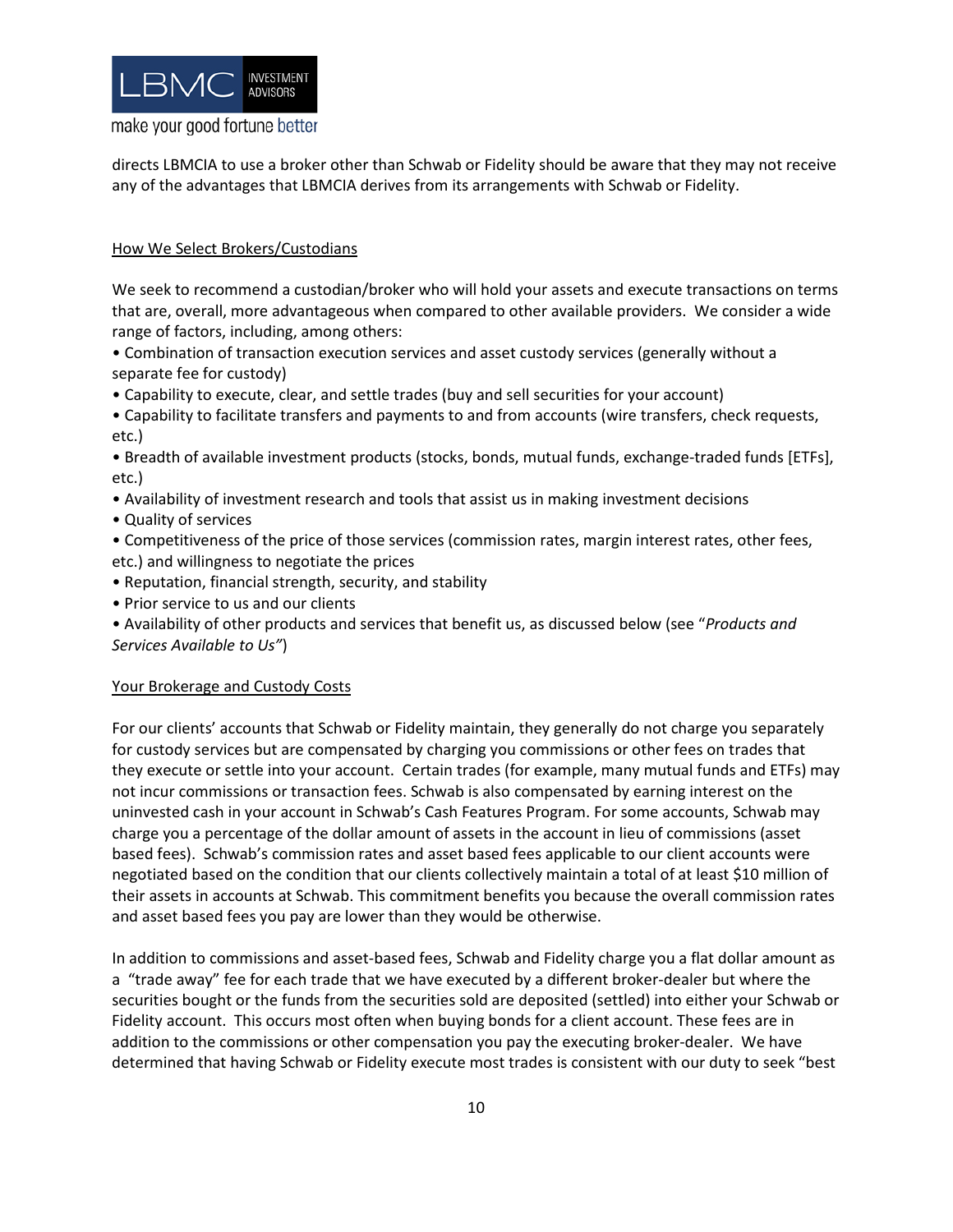

execution" of your trades. Best execution means the most favorable terms for a transaction based on all relevant factors, including those listed above (see "*How We Select Brokers/Custodians*").

#### Products and Services Available to Us

Schwab and Fidelity are in business to serve independent investment advisory firms like us. They provide us and our clients with access to their institutional brokerage services—trading, custody, reporting, and related services—many of which are not typically available to their retail customers. They also make available various support services. Some of those services help us manage or administer our clients' accounts, while others help us manage and grow our business. These support services generally are available on an unsolicited basis (we don't have to request them) and at no charge to us. Following is a more detailed description of available support services.

#### Services That Benefit You

Schwab and Fidelity institutional brokerage services include access to a broad range of investment products, execution of securities transactions, and custody of client assets. The investment products available through them include some to which we might not otherwise have access or that would require a significantly higher minimum initial investment by our clients. The services described in this paragraph generally benefit you and your account.

#### Services That May Not Directly Benefit You

Schwab and Fidelity also make available to us other products and services that benefit us but may not directly benefit you or your account. These products and services assist us in managing and administering our clients' accounts. They include investment research from them and that of third parties. We may use this research to service all or a substantial number of our clients' accounts. In addition to investment research, Schwab and Fidelity also make available software and other technology that:

- Provide access to client account data (such as duplicate trade confirmations and account statements)
- Facilitate trade execution and allocate aggregated trade orders for multiple client accounts
- Provide pricing and other market data
- Facilitate payment of our fees from our clients' accounts
- Assist with back-office functions, recordkeeping, and client reporting

#### Services That Generally Benefit Only Us

Schwab and Fidelity also offer other services intended to help us manage and further develop our business enterprise. These services include:

- Educational conferences and events
- Consulting on technology, compliance, legal, and business needs
- Publications and conferences on practice management and business succession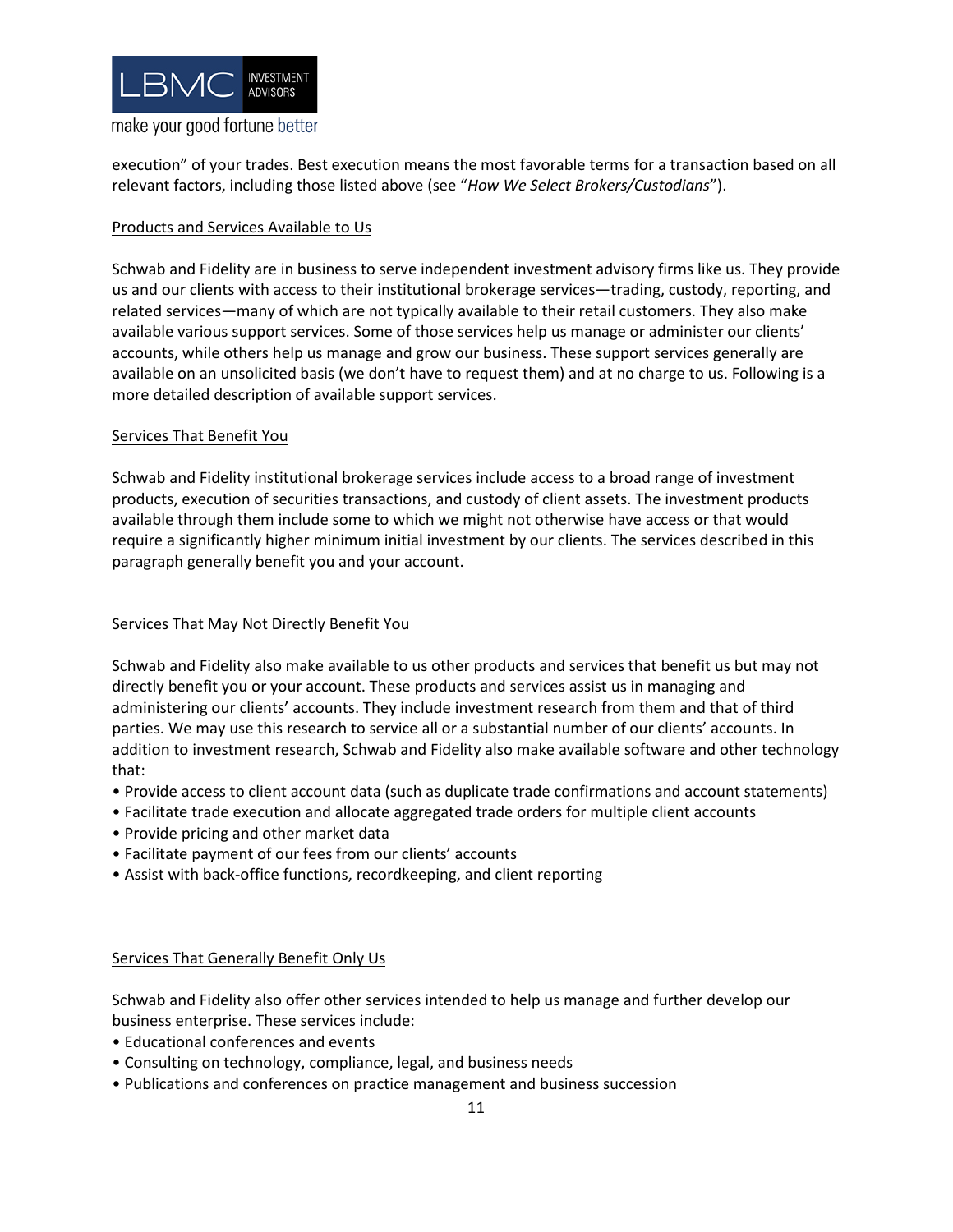

- Access to employee benefits providers, human capital consultants, and insurance providers
- Marketing consulting and support

Schwab and Fidelity may provide some of these services themselves. In other cases, they may arrange for third-party vendors to provide the services to us. They may also discount or waive their fees for some of these services or pay all or a part of a third party's fees. Schwab and Fidelity may provide us with other benefits, such as occasional business entertainment of our personnel.

When appropriate, LBMCIA makes use of the benefits described in the previous three sections.

#### Our Interest in Schwab and Fidelity Services

The availability of these services from Schwab and Fidelity benefits us because we do not have to produce or purchase them. We don't have to pay for Schwab's services so long as our clients collectively keep a total of at least \$10 million of their assets in accounts at Schwab. Beyond that, these services are not contingent upon us committing any specific amount of business to Schwab in trading commissions or assets in custody. The \$10 million minimum may give us an incentive to recommend that you maintain your account with Schwab, based on our interest in receiving Schwab's services that benefit our business rather than based on your interest in receiving the best value in custody services and the most favorable execution of your transactions. This is a potential conflict of interest. We believe, however, that our recommendation of Schwab or Fidelity as custodian and broker is in the best interests of our clients. Our recommendation is primarily supported by the scope, quality, and price of their services (see "*How We Select Brokers/Custodians*") and not the services that benefit only us.

LBMCIA will use trade aggregation when multiple orders for a security are made and implementation is consistent with our obligation for best execution.

<span id="page-14-0"></span>LBMCIA does not participate in any formal soft-dollar programs with any broker-dealers, but we do receive soft dollar benefits as a part of using those broker-dealers. These benefits have been described above.

#### **Item 13 – Review of Accounts**

Investment accounts are reviewed at least annually by a committee composed of the President, other LBMCIA Advisors and other associated persons of LBMCIA that provide investment advisory, portfolio management or client services. Each clients' accounts are reviewed in aggregate for appropriate allocation to desired investment categories and compared to the investment strategy statement for adjustment. As part of this process, the Investment Strategy Statement is reviewed to determine its continued appropriateness. More frequent reviews could be triggered by material economic or market events, or by a change in the client's financial circumstances. The number of accounts (client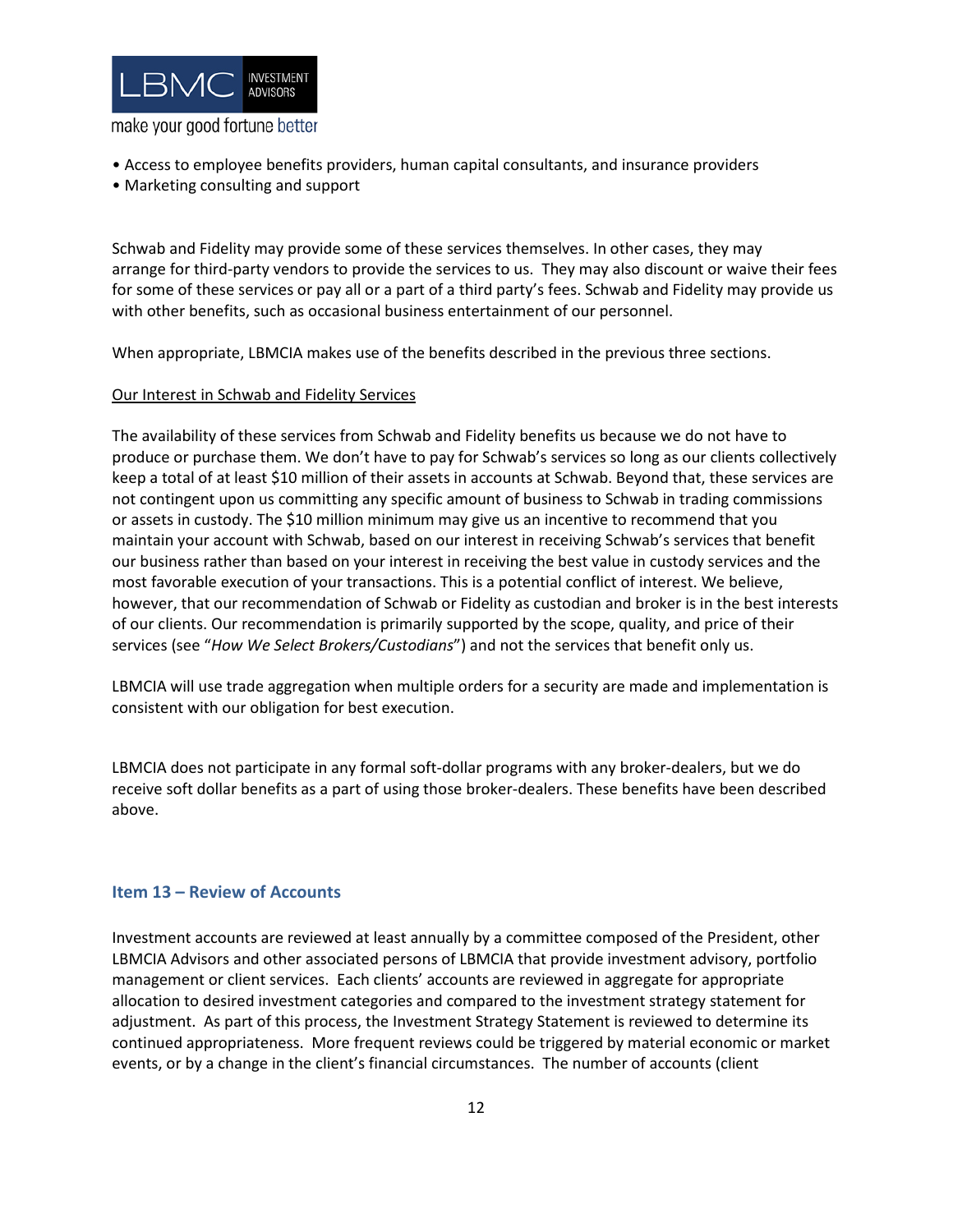

relationships) reviewed by the committee during each monthly scheduled meeting is about one-twelfth of the total LBMCIA client relationships.

LBMCIA provides performance reports to portfolio management clients at least quarterly. These are in addition to the custodial/brokerage statements and transaction confirmations received by the clients directly from the account custodians.

# <span id="page-15-0"></span>**Item 14 – Client Referrals and Other Compensation**

We receive an economic benefit from Schwab and Fidelity in the form of support products and services they make available to us and other independent investment advisors whose clients maintain their accounts with them. These products and services, how they benefit us, and the related conflicts of interest are described above (see *Item 12 – Brokerage Practices*). The availability of Schwab's and Fidelity's products and services is not based on us giving particular investment advice, such as buying particular securities for our clients.

LBMCIA compensates outside solicitors and/or associated persons, including, LBMC, PC, an accounting firm affiliated with LBMCIA and David K. Morgan and R. Michael Cain, who are officers of LBMCIA, for referring advisory clients to LBMCIA. Each client referred to LBMCIA by a third party (other than LBMCPC, Mr. Morgan or, Mr. Cain) will receive a written solicitor's disclosure statement that details the terms of the compensation sharing arrangement. Clients obtained through solicitors or associated persons do not pay higher fees either initially or, on an annual basis, than those charged to clients obtained directly by LBMCIA.

#### **Fidelity Investments Wealth Advisors Solutions Program**

Effective 3/31/2021, LBMCIA no longer receives referrals for new clients under this program. However, for existing clients referred before 3/31/2021, LBMCIA still participates in the Fidelity Wealth Advisor Solutions*®* Program (the "WAS Program"), through which LBMCIA received referrals from Fidelity Personal and Workplace Advisors, LLC (FPWA), a registered investment adviser and Fidelity Investments company. LBMCIA is independent and not affiliated with FPWA or any Fidelity Investments company. FPWA does not supervise or control LBMCIA, and FPWA has no responsibility or oversight for LBMCIA's provision of investment management or other advisory services.

*Participation in Fidelity Wealth Advisor Solutions®*. LBMCIA participates in the Fidelity Wealth Advisor Solutions*®* Program (the "WAS Program"), through which LBMCIA received referrals from Fidelity Personal and Workplace Advisors, LLC (FPWA), a registered investment adviser and Fidelity Investments company. LBMCIA is independent and not affiliated with FPWA or any Fidelity Investments company. FPWA does not supervise or control LBMCIA, and FPWA has no responsibility or oversight for LBMCIA's provision of investment management or other advisory services.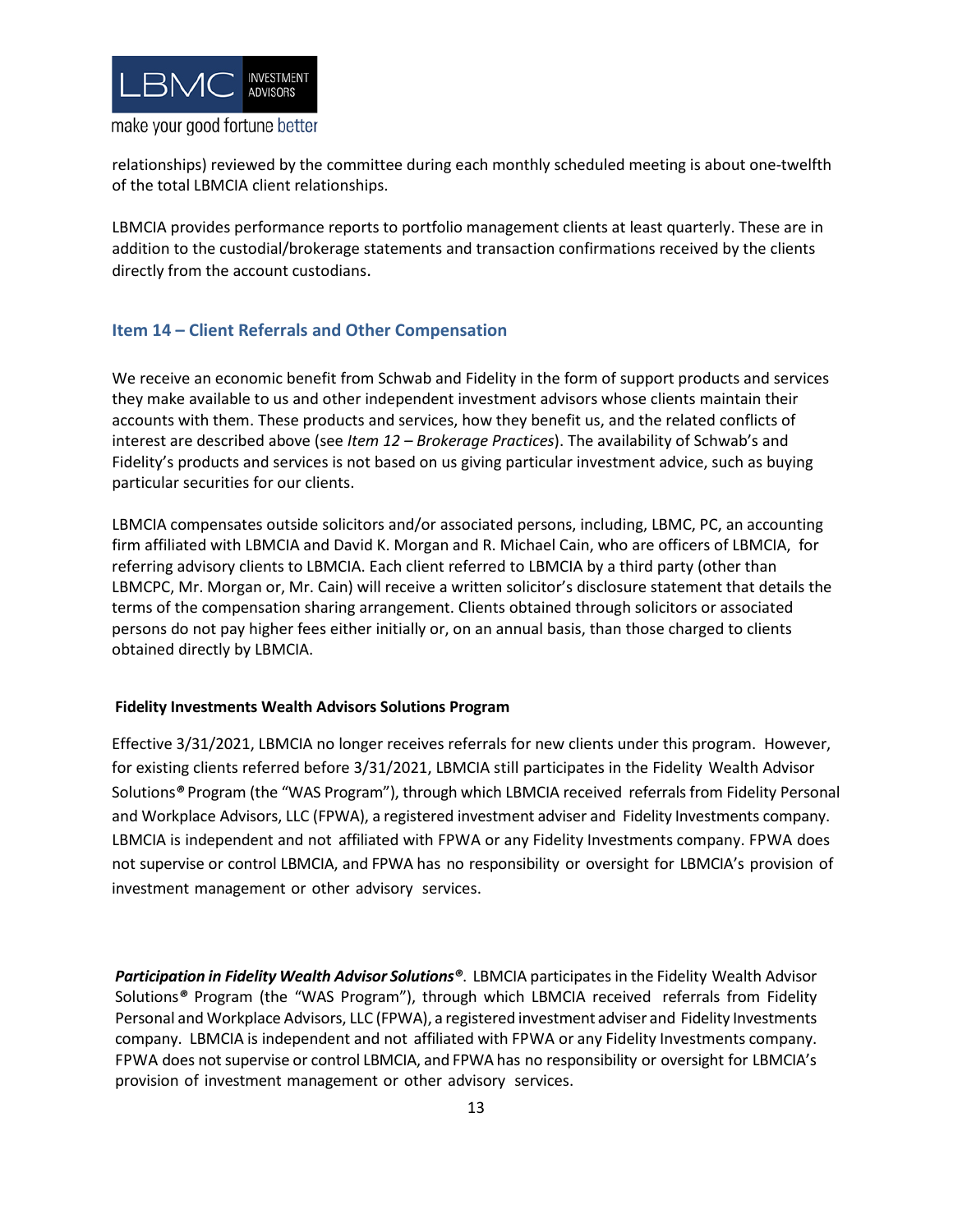

Under the WAS Program, FPWA acted as a solicitor for LBMCIA, and LBMCIA pays referral fees to FPWA for each referral received based on LBMCIA's assets under management attributable to each client referred by FPWA or members of each client's household. The WAS Program is designed to help investors find an independent investment advisor, and any referral from FPWA to LBMCIA does not constitute a recommendation or endorsement by FPWA of LBMCIA's particular investment management services or strategies. More specifically, LBMCIA pays the following amounts to FPWA for referrals:

the sum of (i) an annual percentage of 0.10% of any and all assets in client accounts where such assets are identified as "fixed income" assets by FPWA and,

(ii) an annual percentage of 0.25% of all other assets held in client accounts.

For referrals made prior to April 1, 2017, these fees are payable for a maximum of seven years. Fees with respect to referrals made after that date are not subject to the seven year limitation. In addition, LBMCIA agreed in the past to pay FPWA a minimum annual fee amount in connection with its participation in the WAS Program. These referral fees were paid by LBMCIA and not the client.

To receive referrals from the WAS Program, LBMCIA must meet certain minimum participation criteria, but LBMCIA may have been selected for participation in the WAS Program as a result of its other business relationships with FPWA and its affiliates, including Fidelity Brokerage Services, LLC ("FBS"). As a result of its participation in the WAS Program, LBMCIA may have a potential conflict of interest with respect to its decision to use certain affiliates of FPWA, including FBS, for execution, custody and clearing for certain client accounts, and LBMCIA may have a potential incentive to suggest the use of FBS and its affiliates to its advisory clients, whether or not those clients were referred to LBMCIA as part of the WAS Program. Under an agreement with FPWA, LBMCIA has agreed that they will not charge clients more than the standard range of advisory fees disclosed in its Form ADV 2A Brochure to cover solicitation fees paid to FPWA as part of the WAS Program. Pursuant to these arrangements, LBMCIA has agreed not to solicit clients to transfer their brokerage accounts from affiliates of FPWA or establish brokerage accounts at other custodians for referred clients other than when LBMCIA's fiduciary duties would so require, and LBMCIA has agreed to pay FPWA a one-time fee equal to 0.75% of the assets in a client account that is transferred from FPWA's affiliates to another custodian; therefore, LBMCIA may have an incentive to suggest that referred clients and their household members maintain custody of their accounts with affiliates of FPWA. However, participation in the WAS Program does not limit LBMCIA's duty to select brokers on the basis of best execution.

#### **Schwab Advisor Network**

LBMCIA receives client referrals from Charles Schwab & Co., Inc. ("Schwab") through LBMCIA's participation in Schwab Advisor Network® ("the Service"). The Service is designed to help investors find an independent investment advisor. Schwab is a broker-dealer independent of and unaffiliated with LBMCIA. Schwab does not supervise LBMCIA and has no responsibility for LBMCIA's management of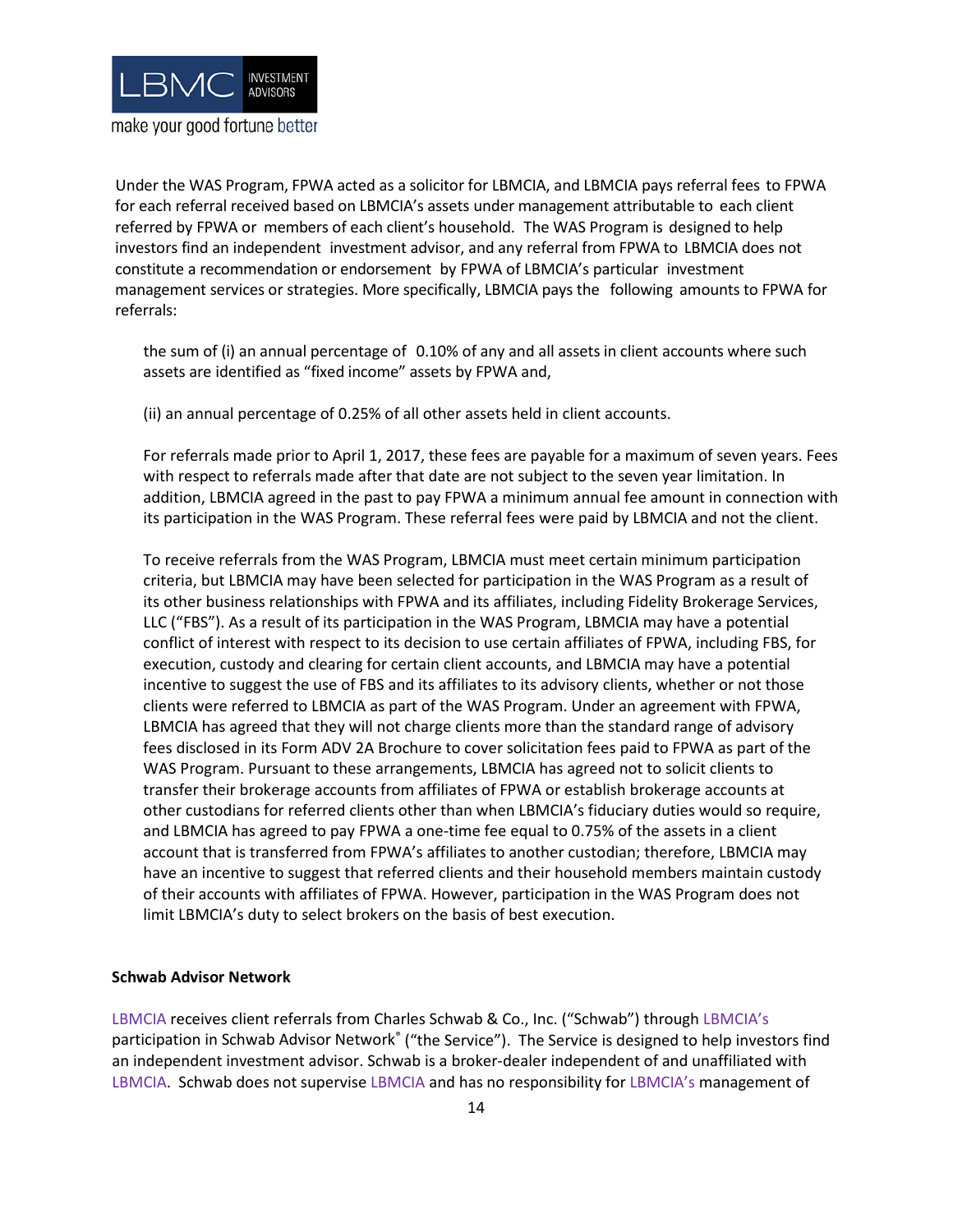

**make your good fortune better** 

clients' portfolios or LBMCIA's other advice or services. LBMCIA pays Schwab fees to receive client referrals through the Service. LBMCIA's participation in the Service may raise potential conflicts of interest described below.

LBMCIA pays Schwab a Participation Fee on all referred clients' accounts that are maintained in custody at Schwab and a Non-Schwab Custody Fee on all accounts that are maintained at, or transferred to, another custodian. The Participation Fee paid by LBMCIA is a percentage of the value of the assets in the client's account, subject to a minimum Participation Fee. LBMCIA pays Schwab the Participation Fee for so long as the referred client's account remains in custody at Schwab. The Participation Fee is billed to LBMCIA quarterly and may be increased, decreased or waived by Schwab from time to time. The Participation Fee is paid by LBMCIA and not by the client. LBMCIA has agreed not to charge clients referred through the Service fees or costs greater than the fees or costs LBMCIA charges clients with similar portfolios who were not referred through the Service.

LBMCIA generally pays Schwab a Non-Schwab Custody Fee if custody of a referred client's account is not maintained by, or assets in the account are transferred from Schwab. This Fee does not apply if the client was solely responsible for the decision not to maintain custody at Schwab. The Non-Schwab Custody Fee is a one-time payment equal to a percentage of the assets placed with a custodian other than Schwab. The Non-Schwab Custody Fee is higher than the Participation Fees Advisor generally would pay in a single year. Thus, LBMCIA will have an incentive to recommend that client accounts be held in custody at Schwab.

The Participation and Non-Schwab Custody Fees will be based on assets in accounts of LBMCIA's clients who were referred by Schwab and those referred clients' family members living in the same household. Thus, LBMCIA will have incentives to encourage household members of clients referred through the Service to maintain custody of their accounts and execute transactions at Schwab and to instruct Schwab to debit LBMCIA's fees directly from the accounts.

For accounts of LBMCIA's clients maintained in custody at Schwab, Schwab will not charge the client separately for custody but will receive compensation from LBMCIA's clients in the form of commissions or other transaction-related compensation on securities trades executed through Schwab. Schwab also will receive a fee (generally lower than the applicable commission on trades it executes) for clearance and settlement of trades executed through broker-dealers other than Schwab. Schwab's fees for trades executed at other broker-dealers are in addition to the other broker-dealer's fees. Thus, LBMCIA may have an incentive to cause trades to be executed through Schwab rather than another broker-dealer. LBMCIA nevertheless, acknowledges its duty to seek best execution of trades for client accounts. Trades for client accounts held in custody at Schwab may be executed through a different broker-dealer than trades for LBMCIA's other clients. Thus, trades for accounts maintained at Schwab may be executed at different times and different prices than trades for other accounts that are executed at other brokerdealers.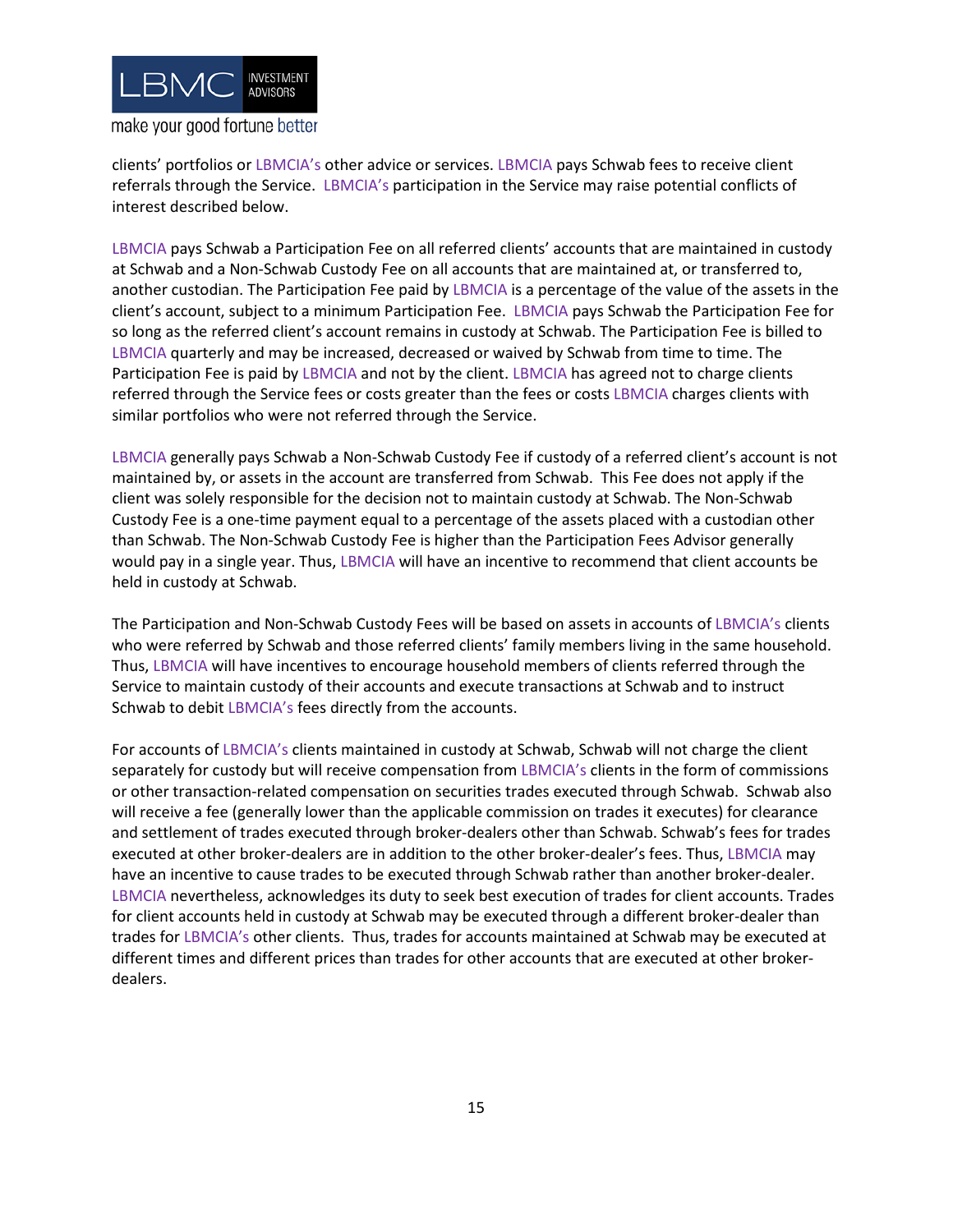

# <span id="page-18-0"></span>**Item 15 – Custody**

Under government regulations, we are deemed to have custody of your assets if, for example, you authorize us to instruct the account custodian (Schwab or Fidelity) to deduct our advisory fees directly from your account or if you grant us authority to move your money or investments to another person's account. The custodian maintains actual custody of your assets. You will receive account statements directly from Schwab or Fidelity at least quarterly. They will be sent to the email or postal mailing address you provided to them. You should carefully review those statements promptly when you receive them. LBMCIA urges you to compare those account statements to the periodic portfolio reports you will receive from us. Our statements might vary slightly from custodial statements based on accounting procedures, reporting dates, or valuation methodologies of certain securities.

If you grant an LBMCIA employee or any individual considered by the Securities and Exchange Commission(SEC) to be a supervised person of LBMCIA access to your investment accounts or other financial accounts (i.e. bank accounts not managed by LBMCIA), LBMCIA is considered to have custody of your account with the ability to transfer your assets without your express knowledge, This includes any transfers to a third party as directed by a standing letter of authorization . All of the accounts that are considered to be in custody and requiring an annual surprise examination will be examined by an independent Certified Public Accountant at a date of their choosing and who will submit their report findings directly to the Securities and Exchange Commission. Accounts that are considered to be in custody because LBMCIA can deduct fees directly from the account or the accounts where disbursements to a third-party meet the seven conditions the SEC requires to qualify for the "no-action" relief from examination, are not subject to an annual surprise examination.

#### <span id="page-18-1"></span>**Item 16 – Investment Discretion**

LBMCIA usually receives discretionary authority from the client at the outset of an advisory relationship to select the identity and amount of securities to be bought or sold. In all cases, however, such discretion is to be exercised in a manner consistent with the stated investment objectives for the particular client account.

When selecting securities and determining amounts, LBMCIA observes the investment strategy statement, limitations, and restrictions of the clients.

<span id="page-18-2"></span>Limitations and restrictions must be provided to LBMCIA in writing.